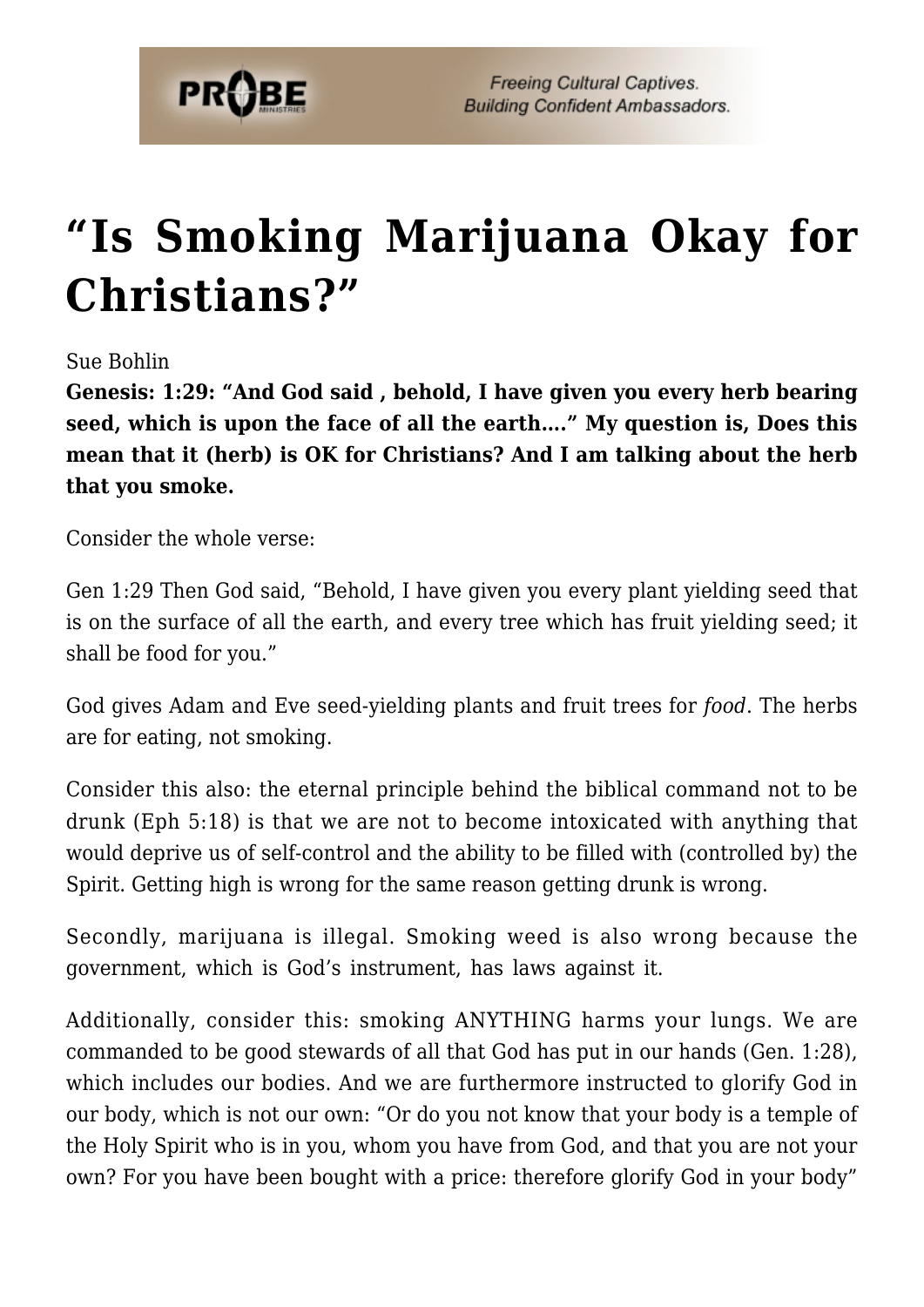

(1 Cor 6:19-20.) 1 Cor 10:31 says, "Whether, then, you eat or drink or whatever you do, do all to the glory of God." If getting drunk is a sin, how does one get high to the glory of God?

So no. Any kind of herb that you would smoke is not OK.

Sue Bohlin

© 2008 Probe Ministries

## **["Is It OK to Smoke the Herb of](https://probe.org/is-it-ok-to-smoke-the-herb-of-genesis-129/) [Genesis 1:29?"](https://probe.org/is-it-ok-to-smoke-the-herb-of-genesis-129/)**

## Sue Bohlin

**"And God said, behold, I have given you every herb bearing seed, which is upon the face of all the earth…." (Gen. 1:29) Does this mean that this herb is OK for Christians? And I am talking about the herb that you smoke.**

Dear friend,

Consider the context of your question within the whole verse:

Then God said, "Behold, I have given you every plant yielding seed that is on the surface of all the earth, and every tree which has fruit yielding seed; *it shall be food for you*. . ." (Gen 1:29)

God gives Adam and Eve seed-yielding plants and fruit trees for *food*. The herbs are for eating, not smoking.